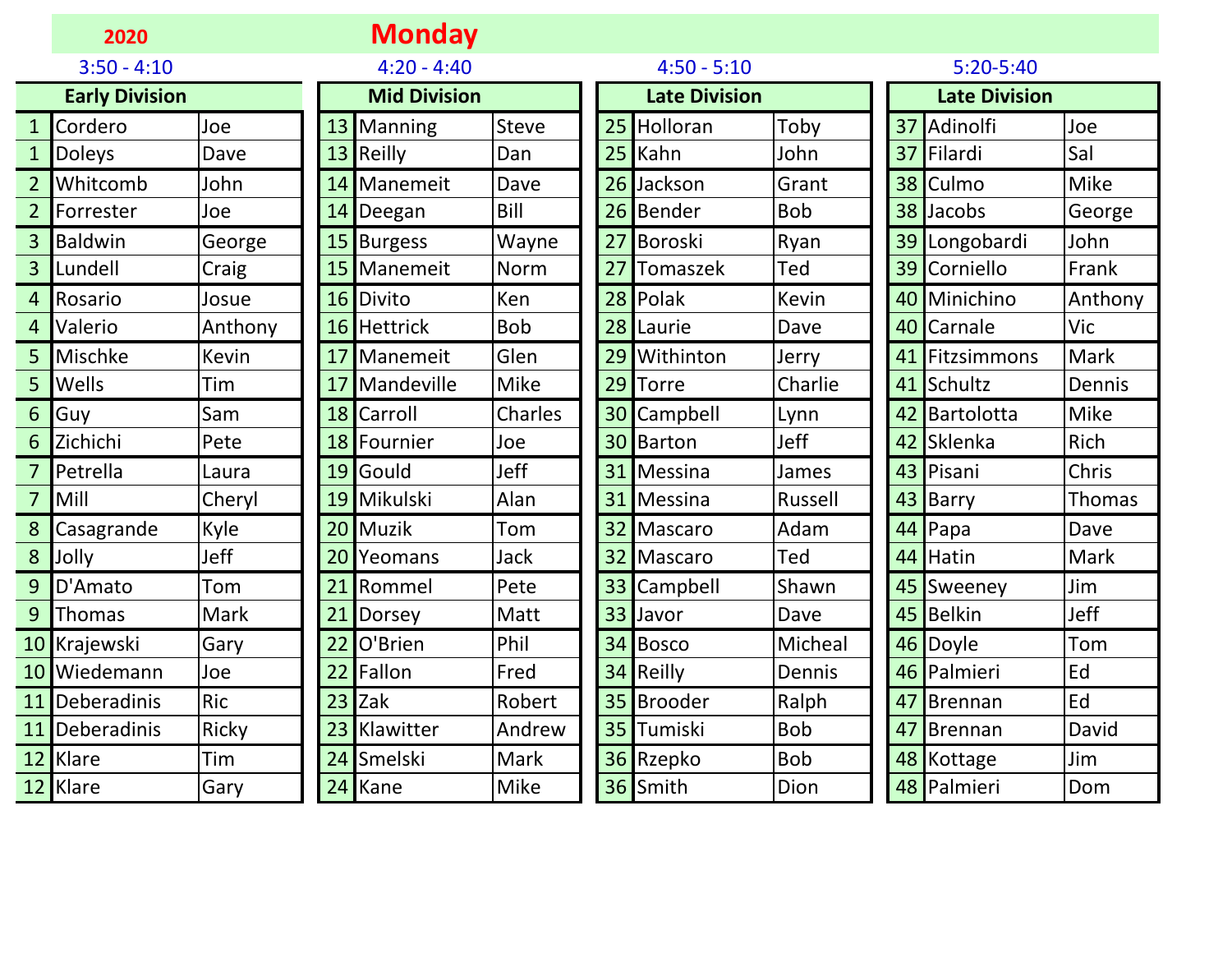|                | 2020                  |              | <b>Tuesday</b>      |              |    |                      |                  |
|----------------|-----------------------|--------------|---------------------|--------------|----|----------------------|------------------|
|                | $4:00 - 4:20$         |              | $4:20 - 4:40$       |              |    | $4:50 - 5:10$        |                  |
|                | <b>Early Division</b> |              | <b>Mid Division</b> |              |    | <b>Late Division</b> |                  |
| $\mathbf{1}$   | Manemeit              | Dave         | 11 Bradley          | Jeff         | 21 | Lamb                 | Rich             |
| $\mathbf{1}$   | Gould                 | Jeff         | 11 Reardon          | Joy          | 21 | Gallant              | John             |
| $\overline{2}$ | Kane                  | <b>Mike</b>  | 12 Ianniello        | Bill         | 21 | Whitehead            | Conrad           |
| $\overline{2}$ | Mason                 | Richard      | 12 Ianniello        | Dave         |    | 22 Milot             | Joe              |
| 3              | <b>Doley</b>          | Dave         | 13 Marcinek         | <b>Bob</b>   | 22 | Pire                 | Eric             |
| $\overline{3}$ | Mikulski              | Alan         | 13 Johnston         | <b>Hank</b>  |    | 23 Crane             | Tony             |
| $\overline{4}$ | Hesselbach            | Rob          | 14 Brophy           | Rob          | 23 | Ruder                | Ted              |
| $\overline{4}$ | <b>Block</b>          | Fred         | 14 Lassila          | <b>Kevin</b> |    | 24 Farrell           | <b>Brian</b>     |
| 5              | Charczynsky           | Walt         | 15 Bonviso          | Ed           |    | 24 Ivans             | <b>Jeff</b>      |
| 5              | Gavaletz              | John         | 15 Vondaacke        | Eric         |    | 25 Vandervliet       | Eric             |
| 6              | Uzzo                  | Anthony      | 16 Sutcliffe        | Gary         |    | 25 Vandervliet       | Tom              |
| 6              | <b>Tantorski</b>      | <b>Mike</b>  | 16 Burgess          | Tim          |    | 26 Bussolari         | Matt             |
| $\overline{7}$ | Cusano                | Luigi        | 17 Arnold           | Roger        |    | 26 Florio            | Tyler            |
| $\overline{7}$ | Pietraroia            | Peter        | 17 Golembeski       | Dave         |    | 27 Miller            | <b>Kevin</b>     |
| 8              | Stimpson              | <b>Steve</b> | 18 Miller           | Lori         | 27 | Stein                | Alan             |
| 8              | Farley                | Amy          | 18 Saitta           | John         |    | 28 Wygonik           | Jim              |
| 9              | Gilmore               | Tom          | 19 Savoie           | <b>Marc</b>  |    | 28 Daley             | <b>Mike</b>      |
| 9              | <b>Staab</b>          | John         | 19 Perregaux        | David        |    | 29 Zebarth           | Dave             |
|                | 10 Srubas             | Paul         | 20 Ballard          | Ann          | 29 | Sprague              | <b>Bob</b>       |
|                | 10 Bodner             | Dave         | 20 Savoie           | Sue          |    | 30 Bernard           | Eric             |
|                |                       |              |                     |              |    | 30 Arnold            | I <sub>eff</sub> |

|                 | 21 <b>I</b> Lamb | Rich         |
|-----------------|------------------|--------------|
| 21              | Gallant          | John         |
| 21              | Whitehead        | Conrad       |
| 22              | Milot            | Joe          |
| 22              | Pire             | Eric         |
| 23              | Crane            | Tony         |
| 23              | Ruder            | Ted          |
| 24              | Farrell          | <b>Brian</b> |
| 24              | Ivans            | Jeff         |
| 25              | Vandervliet      | Eric         |
| 25              | Vandervliet      | Tom          |
|                 | 26 Bussolari     | Matt         |
|                 | 26 Florio        | <b>Tyler</b> |
| 27              | Miller           | Kevin        |
| 27              | Stein            | Alan         |
| 28              | Wygonik          | Jim          |
| 28              | Daley            | Mike         |
| 29              | Zebarth          | Dave         |
| 29              | Sprague          | Bob          |
| 30 <sub>l</sub> | Bernard          | Eric         |
|                 | 30 Arnold        | Jeff         |
|                 | 31 Gulley        | <b>Bob</b>   |
| 31              | Moynihan+J1 Ted  |              |
| 32              | Ginsburg         | Gil          |
| 32              | Teran            | Gonzalo      |